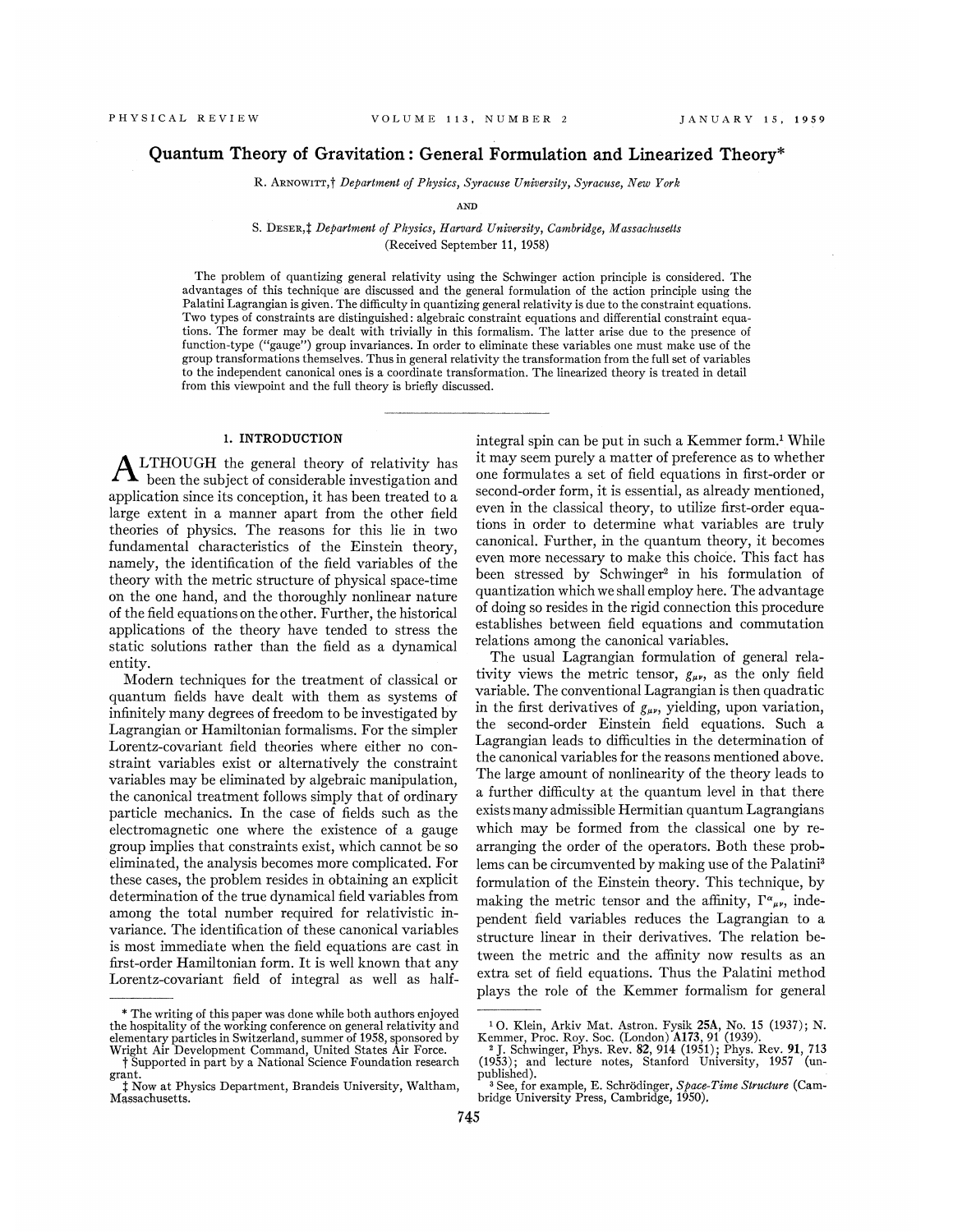relativity and hence is admirably suited for use in the Schwinger action principle.

Returning to the question of finding the correct canonical variables, the difhculty of reduction from the full number of field quantities (now fifty in number) resides in the invariance of the theory under a function group. In electrodynamics, this group is the gauge group while in general relativity it is, of course, the group of general coordinate transformations involving four independent functions. The decrease in the number of independent variables is implicitly contained in the differential constraints not involving time derivatives (thus the equation  $\nabla \cdot \mathbf{E} = 0$  in electrodynamics eliminates the longitudinal photons). The viewpoint to be taken in the present work is that the "gauge" groups themselves may be utilized to extract the true canonical variables from among the original variables. Thus starting from an arbitrary "gauge" frame the procedure involves making a "gauge" transformation to that particular frame in which all variables are canonical. In electrodynamics this corresponds to making a transformation to the radiation gauge, which owes its significance to the fact that the Maxwell equations take on pure Hamiltonian form. While the dynamical variables will have been arrived at by going to a special gauge, it should be emphasized that these variables are gauge scalars. In the gravitational case, the corresponding operation is a coordinate transformation to a particular frame. These points will be elucidated explicitly in the following work.

In Sec. 2 the action principle formulation for general relativity in the Palatini scheme will be discussed. Section 3 will be concerned with the linearized gravitational theory; the analogies to electromagnetism will be examined. Section 4 will give a preliminary discussion of the full gravitational theory as well as of specific differences that may be expected between the classical and quantum theory of this 6eld. The detailed treatment of the Einstein theory will be given in a subsequent paper in collaboration with C. W. Misner.

#### 2. ACTION PRINCIPLE FOR THE PALATINI FORM OF GENERAL RELATIVITY

The Schwinger action principle' for relativistic fields may be written in the following form4

$$
\delta \langle a'\sigma_1 | b''\sigma_2 \rangle = i \langle a'\sigma_1 | \delta W_{12} | b''\sigma_2 \rangle, \tag{2.1}
$$

where the action,  $W_{12}$ , is a four-dimensional integral between space-like surfaces  $\sigma_1$  and  $\sigma_2$ ,

$$
W_{12} = \int_{\sigma_2}^{\sigma_1} d^4x \, L(x). \tag{2.2}
$$

a' and b' represent eigenvalues of two complete sets of operators on the respective surfaces  $\sigma_1$  and  $\sigma_2$ . The Lagrange density,  $L(x)$ , is to be written in a form linear in the derivatives of the field variables. The general form assumed is

$$
L(x) = \frac{1}{2} \left[ \chi(x) B^{\mu} \partial_{\mu} \chi(x) - \partial_{\mu} \chi(x) B^{\mu} \chi(x) \right] - H(\chi_a). \quad (2.3)
$$

In Eq.  $(2.3)$ ,  $\chi$  is a column symbol whose components,  $x_a$ , are the field variables (in the first-order representation),  $B^{\mu}$  are a set of four numerical matrices (unique for every field) and  $H(\mathcal{X}_a)$  is a scalar density function of the field variables  $x_a$  (but not of their derivatives). Variation of the transformation function on the left hand side of Eq. (2.1) consistent with the dynamics gives rise in general to two types of terms: first a change of the complete set  $\{a\}$  on the surface and second variations of the surface corresponding to the space-time displacement of the system. Thus

$$
\delta \langle a'\sigma_1 | b''\sigma_2 \rangle = i \langle a'\sigma_1 | G(\sigma_1) - G(\sigma_2) | b''\sigma_2 \rangle, \quad (2.4)
$$

where  $G(\sigma)$  is the generator of the two types of variation. These are represented in the Hilbert space by infinitesimal unitary transformations. In general, then,

$$
G(\sigma) = G_{\chi}(\sigma) + G_{x}(\sigma), \tag{2.5}
$$

where  $G_{\chi}(\sigma)$  generates the changes in the complete set on the surface  $\sigma$  and  $G_x(\sigma)$  generates the space-time displacements. From Eqs.  $(2.1)$  and  $(2.4)$  one sees that the dynamics of the system is specified by

$$
\delta \int_{\sigma_2}^{\sigma_1} L(x) d^4x = G(\sigma_1) - G(\sigma_2). \tag{2.6}
$$

The vanishing of the variation of the action in the interior region between  $\sigma_2$  and  $\sigma_1$  which is contained in Eq.  $(2.6)$  gives rise to the Lagrange equations of motion. As may be seen. from the structure of the Lagrange density in Eq. (2.3), these equations are of the Kemmer form. Thus the action principle yields three results: the Lagrange equations of motion and the two generators; these must be internally consistent with one another. From the generator,  $G_x(\sigma)$ , one may define the energy-momentum vector of the system,  $P^{\mu}$ , which allows one to derive the Heisenberg (commutator) equations of motion. One employs the generator  $G_{\gamma}(\sigma)$ to obtain the canonical commutation relations in such a fashion that the Heisenberg and Lagrange equations are identical. Thus for any Lagrangian, the Schwinger action principle yields a unique set of commutation relations whose consistency with the equations of motion is a test of the quantizability of the theory. Further, it should be stressed that the principle involves only quantum operators and does not make use, therefore, of the correspondence principle.

The Palatini Lagrange density in general relativity is given by

$$
L(x) = -\mathfrak{g}^{\mu\nu} \cdot R_{\mu\nu} = \mathfrak{g}^{\mu\nu} \cdot \left[ \Gamma^{\alpha}{}_{\mu\nu,\alpha} - \frac{1}{2} (\Gamma^{\alpha}{}_{\mu\alpha,\nu} + \Gamma^{\alpha}{}_{\nu\alpha,\mu}) - \mathfrak{g}^{\mu\nu} \cdot \left[ (\Gamma^{\beta}{}_{\alpha\mu} \cdot \Gamma^{\alpha}{}_{\nu\beta}) - (\Gamma^{\beta}{}_{\alpha\beta} \cdot \Gamma^{\alpha}{}_{\mu\nu}) \right], \quad (2.7)
$$

<sup>&</sup>lt;sup>4</sup> We employ natural units  $\hbar = c = 1$ . Further we set  $\kappa = 8\pi\gamma/c^4 = 1$ ( $\gamma$  is the Newtonian gravitational constant). This sets the scale of length. Throughout this paper Greek indices run from 0 to 3, Latin indices from 1 to 3, and  $x^0 = t$ . A comma in a subscript or the symbol  $\partial_y$  will denote an ordinary partial derivative,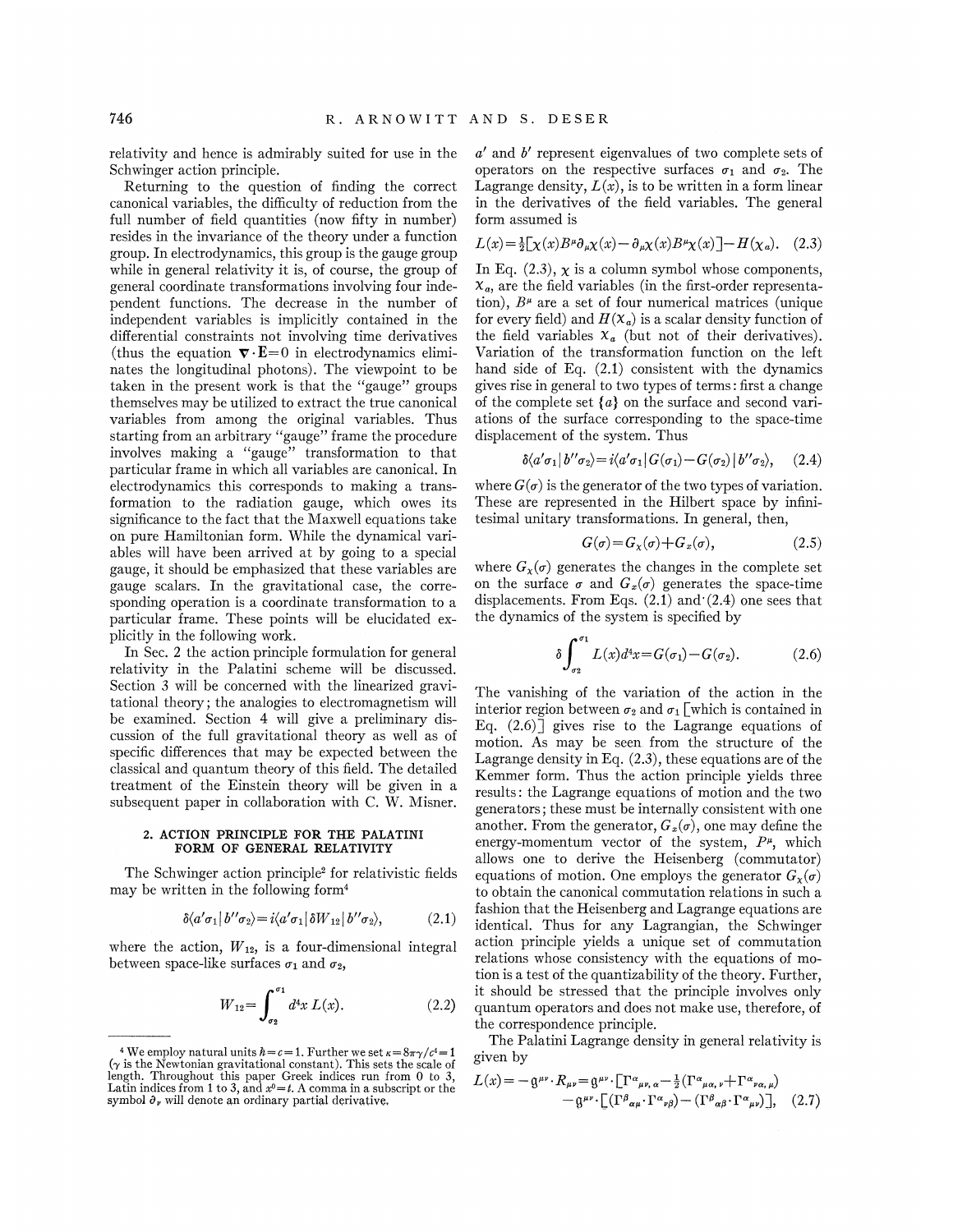where  $\mathfrak{g}^{\mu\nu}$  is the metric tensor density,  $\Gamma^{\alpha}{}_{\mu\nu}$  is the affinity, and

$$
A \cdot B \equiv \frac{1}{2}(AB + BA). \tag{2.8}
$$

In Eq. (2.7) the fundamental field quantities are  $\mathfrak{a}^{\mu\nu}$  and  $\Gamma^{\alpha}{}_{\mu\nu}$ . These quantities are to be varied independently. Note that it is the metric tensor density that is the basic field variable in contradistinction to the usual treatment in which the metric tensor,  $g_{\mu\nu}$ , is taken as primary. The symmetrization introduced into  $L$  insures its Hermiticity. Further,

$$
R_{\mu\nu} = -\Gamma^{\alpha}{}_{\mu\nu,\,\alpha} + \frac{1}{2} (\Gamma^{\alpha}{}_{\mu\alpha,\,\nu} + \Gamma^{\alpha}{}_{\nu\alpha,\,\mu}) + \Gamma^{\beta}{}_{\alpha\mu} \cdot \Gamma^{\alpha}{}_{\nu\beta} - \Gamma^{\beta}{}_{\alpha\beta} \cdot \Gamma^{\alpha}{}_{\mu\nu}, \quad (2.9)
$$

is still a second-order tensor (the symmetrization does not disturb the transformation properties but merely guarantees Hermiticity). There exist other possible Hermitian quantum generalizations of the classical Lagrangian. These, however, cannot be written in the form  $\mathfrak{g}^{\mu\nu} \cdot R_{\mu\nu}$ . In any event, as will be indicated later, all these Lagrangians yield the same Lagrange equations of motion and the same  $G_{\alpha}(\sigma)$  but perhaps different  $G_{\alpha}(\sigma)$ . Since the Heisenberg equations of motion are obtained from  $G_x(\sigma)$ , the question of order of factors is to be settled by invoking the consistency between the Heisenberg and the Lagrange equations.

Addition of a divergence to  $L(x)$  allows it to be put into the standard form (2.7) where  $\chi$  is a fifty-component column symbol,  $\chi = (g^{\mu\nu}, \Gamma^{\alpha}{}_{\rho\sigma})$ , and  $H(\chi_{\alpha})$  is the cubic structure in Eq. (2.7) (with positive sign). Thus the Lagrangian has the form of a usual Lorentz-covariant theory with cubic interaction. The numerical matrices  $B^{\mu}$  are clearly real and antisymmetric. As has been shown by Schwinger,<sup>5</sup> fields whose  $B^{\mu}$  have the above properties, which are Lorentz-covariant, and which possess a lowest energy state, obey Bose-Einstein statistics. Thus in the present case, the intrinsic field variations  $\delta g^{\mu\nu}$  and  $\delta \Gamma^{\alpha}{}_{\mu\nu}$  commute with all field quantities. It is for this reason that the various possible symmetrizations of the Lagrangian yield identical Lagrange equations and  $G_{\chi}(\sigma)$  since variations of the cubic term can produce but one Hermitian quadratic structure.

The equations of motion resulting from  $L(x)$  are

$$
R_{\mu\nu}(\Gamma^{\alpha}{}_{\rho\sigma}) = 0,\tag{2.10}
$$

$$
\mathfrak{g}^{\mu\nu}{}_{;\alpha} \equiv \mathfrak{g}^{\mu\nu}{}_{,\alpha} + \mathfrak{g}^{\mu\rho} \cdot \Gamma^{\nu}{}_{\rho\alpha} + \mathfrak{g}^{\rho\nu} \cdot \Gamma^{\mu}{}_{\rho\alpha} - \mathfrak{g}^{\mu\nu} \cdot \Gamma^{\beta}{}_{\alpha\beta} = 0. \quad (2.11)
$$

The second of these equations yields the usual relation between affinity and metric in classical theory. Upon<br>substitution of the Christoffel symbol for  $\Gamma^{\alpha}{}_{\rho\sigma}$  into the<br>first, equation, one, then obtains, the upued eleccion first equation one then obtains the usual classical Einstein field equations. The two sets of equations actually obtained correspond to the two sets of Hamilton equations in ordinary mechanics and are likewise of first order in the time derivatives.

### 3. LINEARIZED GRAVITATIONAL THEORY<sup>6</sup>

As a preliminary to treating the full gravitational theory, we consider in this paper the simpler example of the linearized theory in which arise many of the concepts there required. In this section we shall often stress the analogy between gravitation theory and the known electromagnetic results. The Lagrangian for the linearized theory reduces to

$$
L(x) = \gamma^{\mu\nu} \left[ \Gamma^{\alpha}{}_{\mu\nu,\,\alpha} - \frac{1}{2} \left( \Gamma^{\alpha}{}_{\mu\alpha,\,\nu} + \Gamma^{\alpha}{}_{\nu\alpha,\,\mu} \right) \right] - \eta^{\mu\nu} \left[ \Gamma^{\beta}{}_{\alpha\mu} \cdot \Gamma^{\alpha}{}_{\nu\beta} - \Gamma^{\beta}{}_{\alpha\beta} \cdot \Gamma^{\alpha}{}_{\mu\nu} \right], \quad (3.1)
$$

where  $\eta^{\mu\nu}$  is the Lorentz metric (and is thus not a variable) and  $\gamma^{\mu\nu}$  is the first-order deviation of  $\mathfrak{g}^{\mu\nu}$  from  $\eta^{\mu\nu}$ . Equation (3.1) follows directly from Eq. (2.7) by expanding  $\mathfrak{g}^{\mu\nu}$  to first order and noting that  $\Gamma^{\alpha}{}_{\mu\nu}$  has no zeroth-order terms. As may be seen, the linearized theory differs from the full theory only in the reduction of the cubic  $H(\chi)$  term to a quadratic form corresponding to the lack of self-interaction of the linearized field. In this section raising and lowering of indices will be done with the Lorentz metric since this is clearly sufficient. The theory admits a group of infinitesimal coordinate transformations which we also shall call gauge transformations,

$$
\gamma^{\mu\nu} \to \gamma^{\mu\nu} + \partial^{\mu}\xi^{\nu} + \partial^{\nu}\xi^{\mu} - \eta^{\mu\nu}\partial_{\alpha}\xi^{\alpha}, \qquad (3.2a)
$$

$$
\Gamma^{\alpha}{}_{\mu\nu} \to \Gamma^{\alpha}{}_{\mu\nu} - \partial_{\mu\nu}\xi^{\alpha},\tag{3.2b}
$$

where  $\partial_{\mu} \equiv \partial/\partial x^{\mu}$ ,  $\partial^{\mu} \equiv \eta^{\mu\nu} \partial_{\nu}$ , and  $\partial_{\mu\nu} \equiv \partial^2/\partial x^{\mu} \partial x^{\nu}$ . Equations (3.2a) and (3.2b) represent the first-order part of the general coordinate transformations when the gauge functions,  $\xi^{\mu}$ , are viewed as first-order quantities. Thus if  $\bar{x}^{\mu} = x^{\mu} + \xi^{\mu}$  is an infinitesimal coordinate transformation, then

$$
\frac{\partial \bar{x}^{\mu}}{\partial x^{\nu}} = \delta^{\mu}{}_{\nu} + \partial_{\nu}\xi^{\mu}.
$$
 (3.3)

Finally,  $\gamma^{\mu\nu}$  and  $\Gamma^{\alpha}{}_{\mu\nu}$  are second- and third-order tensors, respectively, under Lorentz transformations.

In line with the general theory, the action principle yields the equations of motion and the two generating functions. These are, respectively,

$$
-\Gamma^{\alpha}{}_{\mu\nu,\,\alpha} + \frac{1}{2} (\Gamma^{\alpha}{}_{\mu\alpha,\,\nu} + \Gamma^{\alpha}{}_{\nu\alpha,\,\mu}) = 0, \tag{3.4a}
$$

$$
-\eta^{\beta\gamma}\Gamma^{\mu}{}_{\beta\alpha}-\eta^{\mu\beta}\Gamma^{\nu}{}_{\beta\alpha}+\eta^{\mu\gamma}\Gamma^{\beta}{}_{\alpha\beta}=\gamma^{\mu\nu}{}_{,\alpha},\qquad(3.4b)
$$

$$
G_{\chi} = \int d^3r \left[ \gamma^{\mu\nu} \delta \Gamma^0{}_{\mu\nu} - \gamma^{0\nu} \delta \Gamma^{\lambda}{}_{\nu\lambda} \right],\tag{3.5}
$$

$$
G_x = \int d^3r \; T^{0r} \delta x_r,\tag{3.6a}
$$

<sup>~</sup> J. Schwinger, Proc. Natl. Acad. Sri. U. S. 44, 223, 617 (1958).

<sup>&</sup>lt;sup>6</sup> The linearized theory has been treated independently along similar lines by J. Schwinger (private communication to S. D.). We should like to thank Professor Schwinser for showing us the results of his work.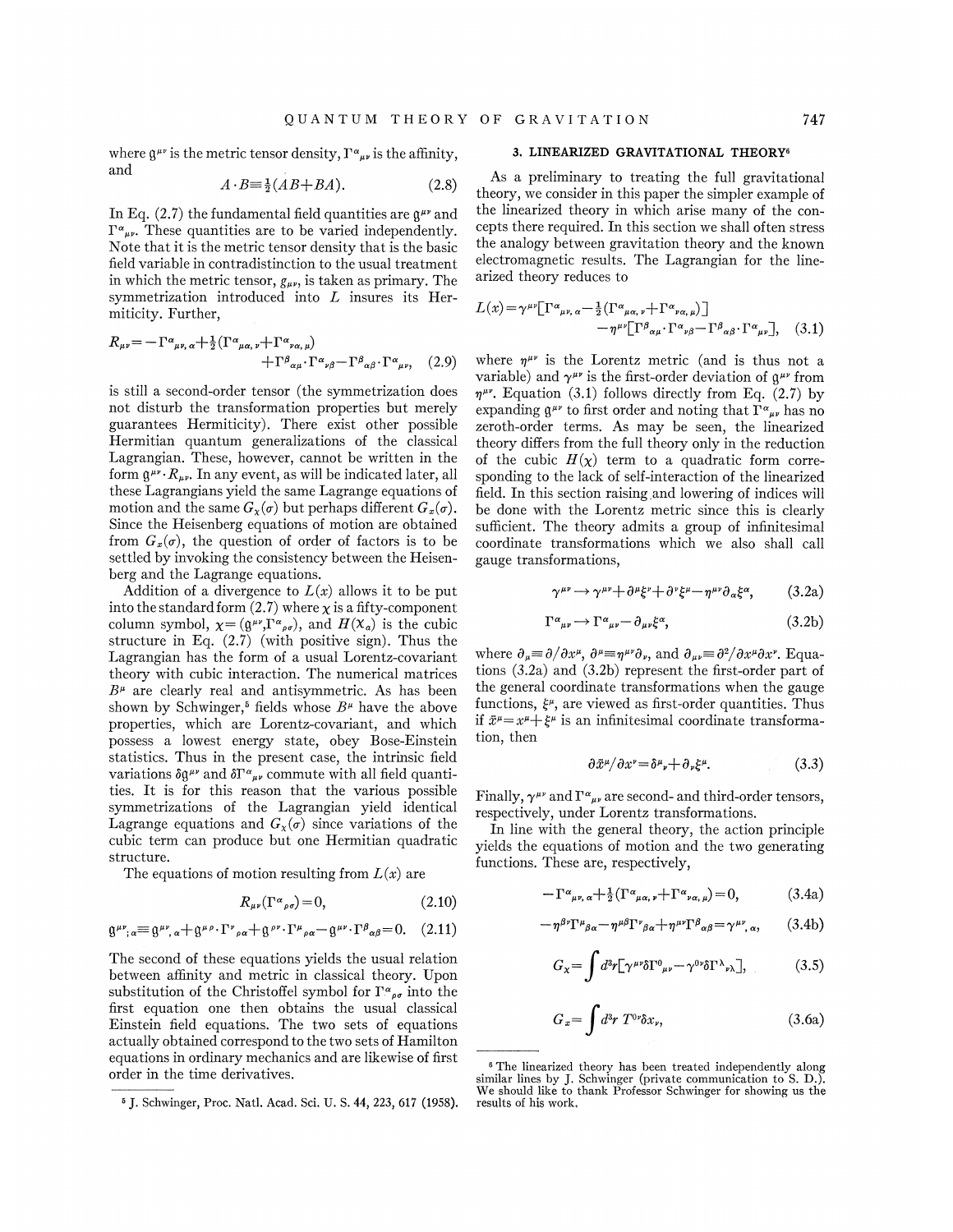where'

$$
T^{\mu\nu} = \eta^{\mu\nu} L - \frac{1}{2} [\gamma^{\alpha\lambda} \Gamma^{(\mu}{}_{\alpha\lambda,\sigma} \eta^{\nu)}{}^{\sigma} - \gamma^{(\mu\lambda} \eta^{\nu)}{}^{\sigma} \Gamma^{\alpha}{}_{\lambda\alpha,\sigma} - \gamma^{\alpha\lambda}{}_{,\sigma} \Gamma^{(\mu}{}_{\alpha\lambda} \eta^{\nu)}{}^{\sigma} + \gamma^{\lambda(\mu}{}_{,\sigma} \eta^{\nu)}{}^{\sigma} \Gamma^{\alpha}{}_{\lambda\alpha}] - (E^{[\sigma\nu]\mu} + E^{[\sigma\mu]\nu}){}_{,\sigma}
$$
 (3.6b)

and

$$
E^{[\sigma\mu]\nu} = 2\eta^{\tau[\sigma}\gamma^{\mu]\rho}\Gamma^{\nu}{}_{\tau\rho} + \gamma^{\nu[\sigma}\eta^{\mu]\tau}\Gamma^{\beta}{}_{\tau\beta} - \frac{1}{2}(\gamma^{\tau\rho}\eta^{\nu[\sigma}\Gamma^{\mu]}{}_{\tau\rho} + \eta^{\nu[\sigma}\gamma^{\mu]\tau}\Gamma^{\beta}{}_{\tau\beta}).
$$
 (3.6c)

In Eq. (3.6b), the notation " $\lbrack \rbrack$ " in the superscript means the antisymmetric part of the tensor and " $( )$ " implies the symmetric part. The integrals in Eqs. (3.5) and (3.6) on the right-hand side are over space-like surfaces which have been chosen to be  $t=$  constant for convenience.  $\delta x_{\nu}$  is an arbitrary constant space-time translation and rotation.

These results are analogous to the known ones ob- tained in electrodynamics' when viewed as a first-order theory. Here the Lagrangian is given by

$$
L(x) = \frac{1}{2} \left[ A_{\nu} \cdot \partial_{\mu} F^{\mu\nu} - \partial_{\mu} A_{\nu} \cdot F^{\mu\nu} \right] + \frac{1}{4} F^{\mu\nu} F_{\mu\nu}, \quad (3.7)
$$

where  $F^{\mu\nu} = -F^{\nu\mu}$  and  $A_\mu$  are to be varied independently. One obtains from Eq. (3.7) the following results:

$$
\partial^{\mu}F_{\mu\nu}=0,\t\t(3.8a)
$$

$$
\partial_{\mu}A_{\nu} - \partial_{\nu}A_{\mu} = F_{\mu\nu}, \qquad (3.8b)
$$

$$
G_{\chi} = \int d^3r \; \frac{1}{2} \big[ F_{0k} \delta A_k - A_k \delta F_{0k} \big], \tag{3.9}
$$

$$
G_x = \int d^3r (T^{0\nu})_{\rm em} \delta x_\nu, \tag{3.10}
$$

where  $(T^{\mu\nu})_{\text{em}}$  is the electromagnetic stress-energy tensor. The equations of motion can be split into two parts, i.e., those involving time derivatives and the constraint equations:

$$
\partial_0 A_k = F_{0k} + \partial_k A_0, \qquad (3.11a)
$$

$$
\partial_0 F_{0k} = \partial_j F_{jk},\tag{3.11b}
$$

$$
F_{jk} = \partial_j A_k - \partial_k A_j, \qquad (3.12a)
$$

$$
\partial_j F_{j0} = 0. \tag{3.12b}
$$

Equation (3.12a) represents the simple, algebraic type of constraint which allows one to eliminate the magnetic field in terms of the vector potential. Equation (3.12b) is the differential constraint that arises because of gauge invariance. For this case the full content of this differential equation is, of course, that the electric field is transverse. Thus, writing

$$
A_k = A_k^T + \partial_k \Lambda(x), \quad \partial_k A_k^T = 0, \tag{3.13}
$$

where  $\Lambda(x)$  is arbitrary, one sees that Eqs. (3.11)

decompose into purely Hamiltonian form

$$
\partial_0 \mathbf{A}^T = -\mathbf{E},\tag{3.14a}
$$

$$
\partial_0 \mathbf{E} = -\nabla \times (\nabla \times \mathbf{A}^T). \tag{3.14b}
$$

Similarly, it is easy to see that the generating functions depend only on  $A<sup>T</sup>$  and **E**. Thus all physical quantities of the theory depend on the two pairs of canonical variables  $A<sup>T</sup>$  and **E**. The commutation relations between the canonical variables now can be obtained easily and shown to be consistent with the generators,  $P_{\mu}$ , of spacetime translations.

In general the vector potential may be written as

$$
A_{\mu} = A_{\mu}{}^{D} + \partial_{\mu} \Lambda(x), \qquad (3.15)
$$

where  $A_{\mu}^{D}=(0,\mathbf{A}^{T})$ . Equation (3.15) represents the gauge transformation from an arbitrary gauge to the radiation gauge. Thus the radiation gauge plays a central role in defining the dynamical coordinates (for example, the  $A_{\mu}$  in the Lorentz gauge would not be canonical variables). On the other hand, it should be stressed that  $A<sup>T</sup>$  is a gauge scalar<sup>8</sup> and thus the dynamical Eqs. (3.14) are gauge invariant.

In the linearized gravitational theory, we again decompose the Lagrange Eqs. (3.4) into constraint equations and those involving time derivatives. The equations relating the affinity and the metric may be recast as follows:

$$
\partial_0 h_{ij} = -2\Gamma^0{}_{ij} + (h_{0i, j} + h_{0j, i}), \tag{3.16a}
$$

$$
\partial_0 h^{0\mu} = -\delta^{\mu i} (h_{00, i} - \Gamma^{i}_{00}) + 2\delta^{\mu 0} \Gamma^{0}_{00}, \qquad (3.16b)
$$

$$
\Gamma^{i}_{jk} = -\frac{1}{2}(h_{ij,k} + h_{ik,j} - h_{jk,i}), \qquad (3.16c)
$$

$$
\Gamma^{\mu}{}_{i0} = \delta^{\mu}{}^{k}(-h_{0k, i} + \Gamma^{0}{}_{ik}) + \delta^{\mu 0}{}_{2}^{1}h_{00, i}, \quad (3.16d)
$$

where  $h^{\mu\nu} = g^{\mu\nu} - \eta^{\mu\nu}$  is the first-order deviation of the contravariant metric tensor from its flat-space value. Similarly, the field Eqs. (3.4a) become

$$
\partial_0 \Gamma^0_{\ ij} = -\frac{1}{2} \left[ h_{ij,\ kk} + h_{kk,\ ij} - h_{kj,\ ik} - h_{kj,\ ik} - h_{00,\ ij} \right], \quad (3.17a)
$$

$$
\Gamma^0{}_{ik, k} - \Gamma^0{}_{kk, i} = 0 \tag{3.17b}
$$

$$
h_{ij, ij} - h_{ii, jj} = 0.
$$
 (3.17c)

Equations (3.6c, d) represent the algebraic constraints analogous to Eq. (3.12a). They have, in fact, been used in the foregoing to eliminate  $\Gamma^{i}{}_{jk}$  and  $\Gamma^{\mu}{}_{i0}$  from the other equations. Similarly, Eqs. (3.17b, c) are the differential constraint equations arising from the gauge invariance of the theory. Equations (3.16a) and (3.17a) correspond to Eqs. (3.11a, b) and will yield the canonical equations of motion when the "gauge variables" have been separated away. That Eq. (3.16b) is not a true equation of motion is already to be expected from the

748

<sup>r</sup> In deriving the stress-energy tensor oi Eqs. (3.6), the symmetrical form of the Lagrangian, Eq.  $(2.3)$ , was used.

<sup>&</sup>lt;sup>8</sup> It is clear that the radiation gauge is not a Lorentz-covariant concept and consequently  $A<sup>T</sup>$  is different in different Lorentz frames. The  $A<sup>T</sup>$  of two Lorentz frames, however, differ by a canonical transfor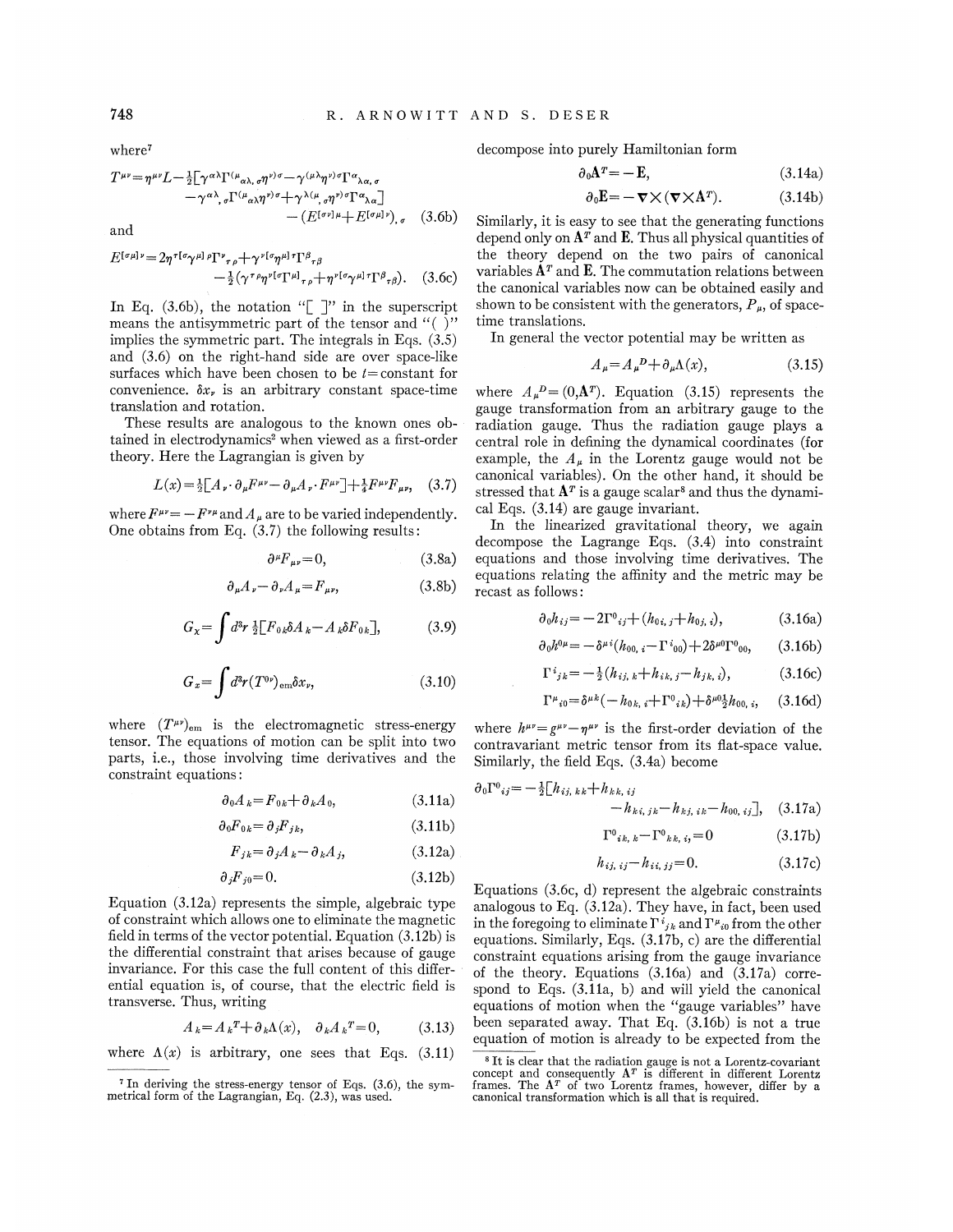fact that no equation canonically conjugate to it is to be found in the set  $(3.17)$ ; it will be seen below that this equation is merely the defining equation for  $\Gamma^{\mu}{}_{00}$ .

The full content of the constraint equation (3.17b) is to restrict  $\Gamma^0{}_{ij}$  to the form

$$
\Gamma^0{}_{ij} = (\Gamma^0{}_{ij})^{TT} - \partial_{ij}\xi^0(x),\tag{3.18a}
$$

$$
\partial_i (\Gamma^0{}_{ij})^{TT} = 0, \quad (\Gamma^0{}_{ii})^{TT} = 0, \tag{3.18b}
$$

where  $\xi^0(x)$  is an arbitrary function. Thus, the three differential constraints eliminate three components of  $\Gamma^0_{ij}$ . Similarly (3.17c) restricts  $h_{ij}$  to the form

$$
h_{ij} = (h_{ij})^{TT} + \partial_i \xi_j(x) + \partial_j \xi_i(x), \qquad (3.19a)
$$

$$
(h_{ii})^{TT} = 0, \quad \partial_i (h_{ij})^{TT} = 0,
$$
 (3.19b)

where  $\xi_i$  is an arbitrary vector. Here one component of  $h_{ij}$  has been eliminated. One may now divide Eqs. (3.16a) and (3.17a) into their transverse and longitudinal parts. The transverse parts are the canonical equations of motion,

$$
\partial_0(h_{ij})^{TT} = -2(\Gamma^0_{ij})^{TT}, \qquad (3.20a)
$$

$$
\partial_0 (\Gamma^0{}_{ij})^{TT} = -\frac{1}{2} (h_{ij})^{TT}, \, k \, . \tag{3.20b}
$$

The longitudinal parts plus Eq. (3.16b) allow one to write

$$
\Gamma^{\alpha}{}_{\mu\nu} = (\Gamma^{\alpha}{}_{\mu\nu})^D - \partial_{\mu\nu}\xi^{\alpha},\tag{3.21a}
$$

$$
h_{\mu\nu} = (h_{\mu\nu})^D + \partial_{\mu}\xi_{\nu} + \partial_{\nu}\xi_{\mu},\tag{3.21b}
$$

$$
(\Gamma^{\alpha}{}_{\mu\nu})^{D} \equiv \left[ (\Gamma^{0}{}_{ij})^{TT}; (\Gamma^{i}{}_{jk})^{TT} \equiv -\frac{1}{2} \{ (h_{ij})^{TT}, k + (h_{ik})^{TT}, j - (h_{jk})^{TT}, i \}; (\Gamma^{k}{}_{i0})^{TT} \equiv (\Gamma^{0}{}_{ik})^{TT} \right],
$$
 (3.22a)  
\n
$$
(h_{\mu\nu})^{D} \equiv (h_{ij})^{TT}.
$$
 (3.22b)

where

or

(3.22b)

Substituting Eqs. (3.21) into the generator  $G_x$  yields (upon appropriate integration by parts and neglect of a total variation)

$$
G_{\mathbf{x}} = \int d^3r (h_{ij})^{TT} \delta(\Gamma^0_{ij})^{TT}.
$$
 (3.23)

A lengthier calculation shows that  $G_x$  also depends only on the dynamical variables. The energy-momentum vector  $P^{\mu}$  can be formed from Eq. (3.6) by restricting  $\delta x_{\mu}$  to be a translation  $\epsilon_{\mu}$ ,

$$
G_x = \epsilon_\mu P^\mu. \tag{3.24}
$$

 $\lceil \chi^D P^0 \rceil = i \partial_0 \chi^D,$  (3.25)

From the fact that  $\epsilon_0 P^0 = -\epsilon^0 P^0$  is the generator of time translations in the direction  $\epsilon^0$ , one can derive the Heisenberg equations of motion

where

$$
P^{0} = \int d^{3}r \left[ (\Gamma^{0}{}_{ij})^{TT} (\Gamma^{0}{}_{ij})^{TT} + \frac{1}{4} (h_{ij})^{TT} \right]_{k} (h_{ij})^{TT} \left[ (3.26) \right]
$$

and  $\chi^D$  is any one of the dynamical variables. Making use of the canonical equations of motion, one finds

$$
[G_{\chi}, P^0] = i \int d^3r \ \partial_0 (h_{ij})^T T \delta(\Gamma^0_{ij})^T T
$$
\n
$$
= -2i \int d^3r (\Gamma^0_{ij})^T T \delta(\Gamma^0_{ij})^T T. \qquad (3.27)
$$
\n
$$
= -2i \int d^3r (\Gamma^0_{ij})^T T \delta(\Gamma^0_{ij})^T T. \qquad (3.28)
$$

On the other hand, the left-hand side may be viewed as generating a change in  $P^0$  due to  $G_x$ ,

$$
[G_{\chi}, P^0] = i\delta_{\Gamma} P^0 = i[P^0(\Gamma^{TT} - \delta \Gamma^{TT}) - P^0(\Gamma^{TT})]. \quad (3.28)
$$

The second equality in Eq. (3.28) follows from compari-

son with the right-hand side of Eq. (3.27). From this we see that  $G_x$  is the generator of unitary transformations which send  $(\Gamma^0_{ij})^{TT}$  into  $(\Gamma^0_{ij})^{TT} - \delta(\Gamma^0_{ij})^{TT}$ . This interpretation arises from the requirement of consistency between the Heisenberg (commutator) equations of motion and the Hamiltonian ones. From this interpretation of  $G_x$  follow the commutation relations. Thus

$$
\left[ (\Gamma^0_{ij})^{TT} G_\chi \right] = i\delta (\Gamma^0_{ij})^{TT},\tag{3.29}
$$

$$
\begin{aligned} \left[\Gamma^{0}{}_{ij}(\mathbf{r})^{TT},h_{kl}(\mathbf{r}')^{TT}\right] &= \frac{1}{2}i\left[\left(\delta_{ki}\delta_{lj} + \delta_{li}\delta_{kj} - \frac{2}{3}\delta_{kl}\delta_{ij}\right)\delta(\mathbf{r} - \mathbf{r}')\right]^{T}.\end{aligned} \tag{3.30}
$$

Similarly one may show that all other equal-time commutators between the canonical variables vanish.

Returning to Eq.  $(3.21)$ , we note that it is just of the form of the coordinate transformations (3.2). Thus, as in electrodynamics, the separation of the dynamical variables from the redundant total number is achieved by making a gauge transformation to the correct "radiation" gauge. Again, the dynamical variables  $(\Gamma^0_{ij})^{TT}$ and  $(h_{ij})^{TT}$  are gauge invariant, i.e., scalars under infinitesimal coordinate transformations.

#### 4. GENERAL THEORY

In this section a preliminary discussion will be given of the problem of 6nding the canonical variables in the general theory of relativity and of their quantization. As was seen in the previous section, the difhculty involved in quantizing a theory invariant under a gauge type of group stems from the existence of differential constraints. The elimination of the variables associated with these constraints, however, was performed precisely through use of the gauge invariance inherent in the theory. For the linear theory, this procedure was relatively transparent due to the additive nature of the infinitesimal coordinate transformations. For general